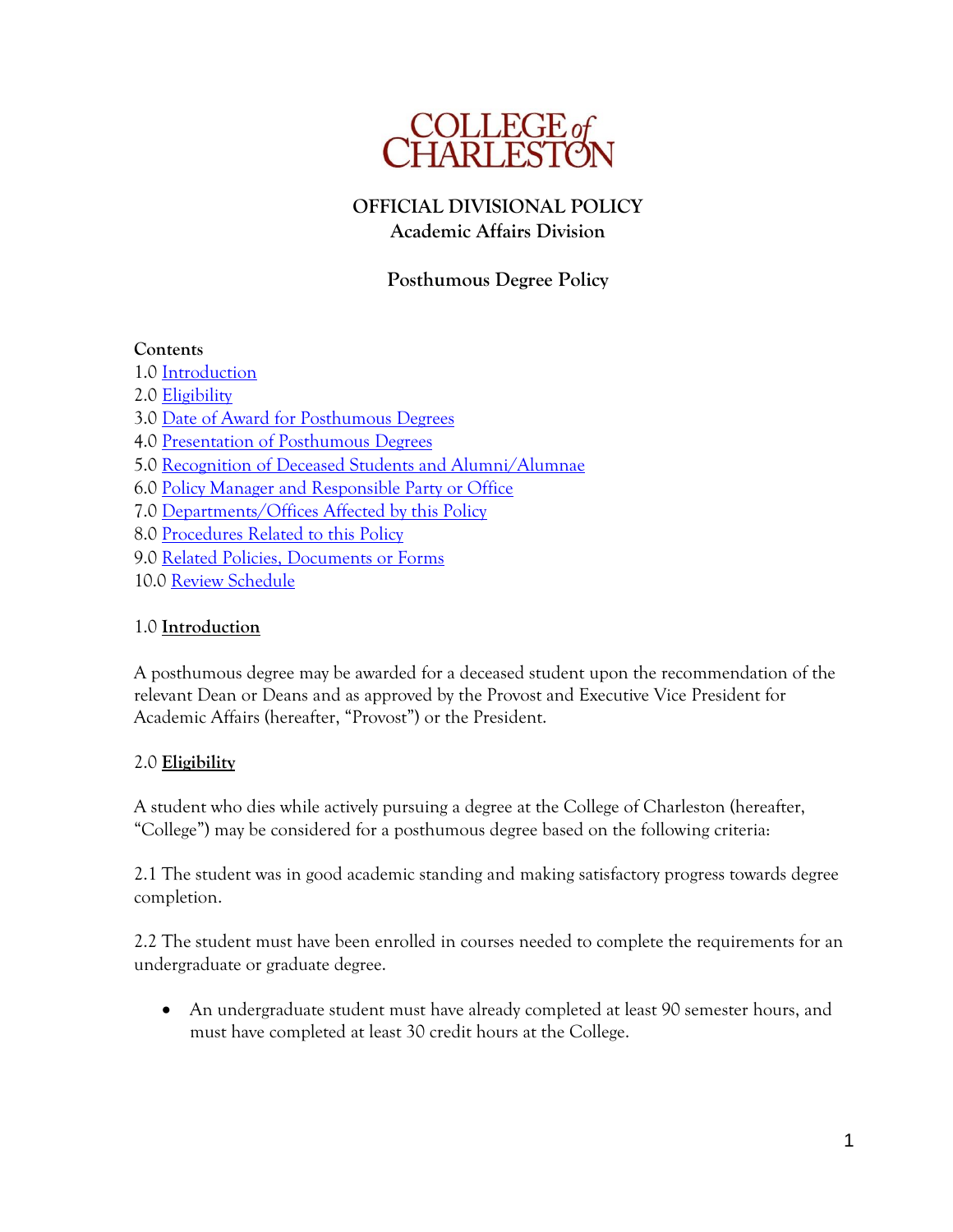- A graduate student must have been within one semester of completing the coursework for the degree, or must have completed at least 75% of the graduate credits required by the graduate program of study.
- For graduate degrees requiring a research project (dissertation, thesis or research paper) the research proposal must have been completed to the satisfaction of the committee members.

2.3 The determination that a posthumous degree is to be awarded, consistent with these criteria, shall be made by the Provost, subject to the review and determination of the President of the College. The decision of the President is final.

2.4 Posthumous degree award requests for degree programs jointly administered by the College and other universities will be reviewed on an individual basis by the designated academic representatives of the participating institutions, contingent on the willingness of all partner institutions to consider such requests.

## <span id="page-1-0"></span>**3.0 Date of Award for Posthumous Degrees**

The posthumous degree shall be awarded consistent with the regular degree conferral cycle of the College, following the decision of the President or Provost to award the posthumous degree.

### <span id="page-1-1"></span>4.0 **Presentation of Posthumous Degrees**

The President, Provost, and/or Dean makes a personal presentation to the family. If a presentation is not possible or desired, the diploma may made available to an appropriate family or other representative by the Office of the Provost or the Office of the President.

If a posthumous degree is awarded, the deceased student's name will be listed in the next Commencement Program or Bulletin, parenthetically noted "Posthumous."

### <span id="page-1-2"></span>**5.0 Recognition of Deceased Students and Alumni/Alumnae**

No provision of this Policy shall prevent the College of Charleston Alumni Association or any academic or administrative unit of the College from appropriately honoring the contributions, accomplishments, or memory of a deceased student, alumna, or alumnus. However, only the Provost or President shall have the authority to approve the awarding of a posthumous degree.

### <span id="page-1-3"></span>6.0 **Policy Manager and Responsible Department or Office**

Provost (or Provost's Designee), Office of the Provost

### <span id="page-1-4"></span>7.0 **Departments/Offices Affected by this Policy**

Office of the President Office of the Provost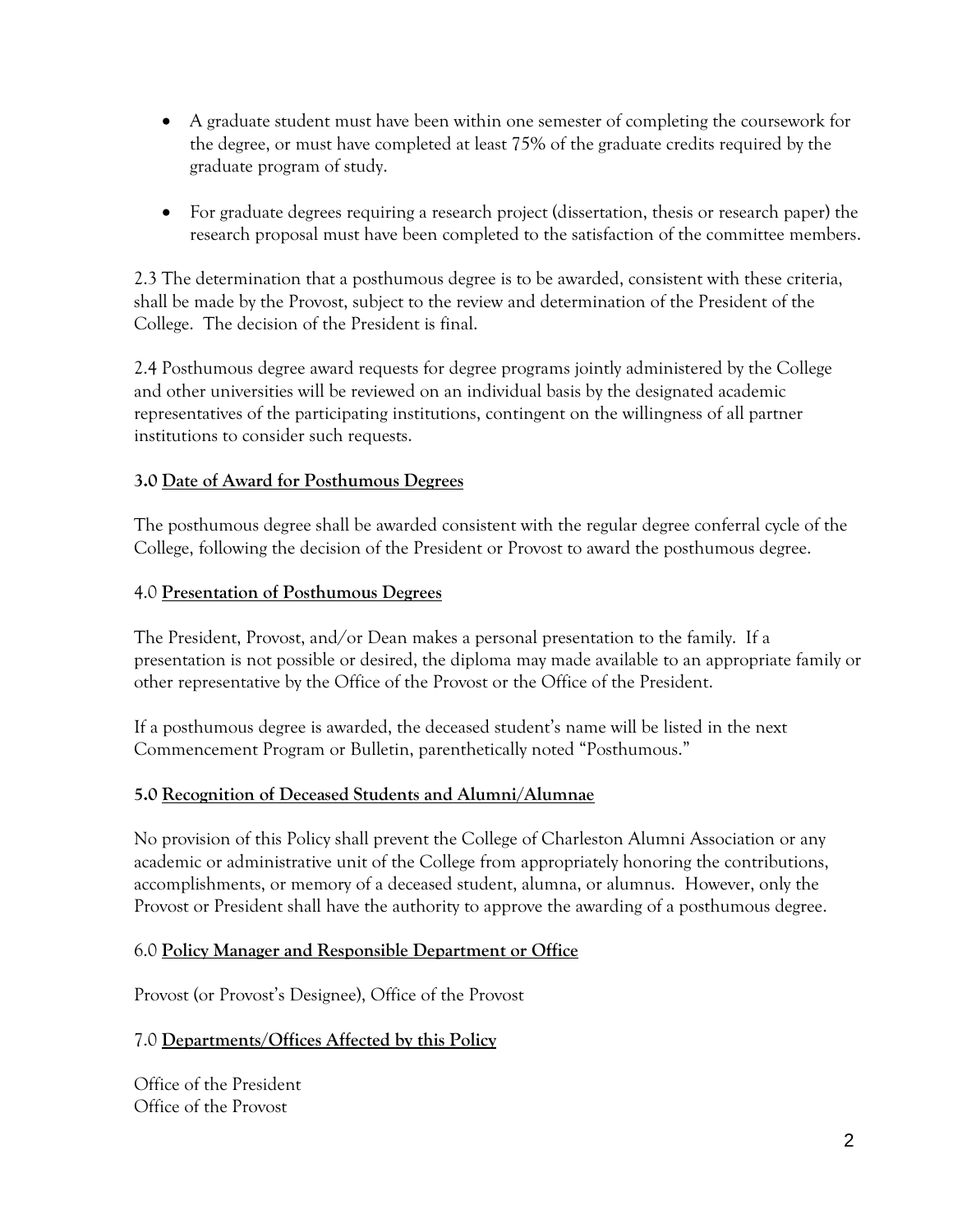All Academic Deans, Departments, and Academic Programs Graduate School Office of the Registrar

#### <span id="page-2-0"></span>8.0 **Procedures Related to this Policy**

See Appendix A, as attached to this Divisional Policy.

#### <span id="page-2-1"></span>9.0 **Related Policies, Documents or Forms**

*Faculty/Administration Manual* College of Charleston *Undergraduate Catalog* College of Charleston *Graduate Catalog*

#### <span id="page-2-2"></span>10.0 **Review Schedule**

*Approved*: August 2004 *Revised*: September 2016 *Next Review Date*: October 1, 2021

 $4 - 4 - 4$ 

Signed: Brian R. McGee, Provost